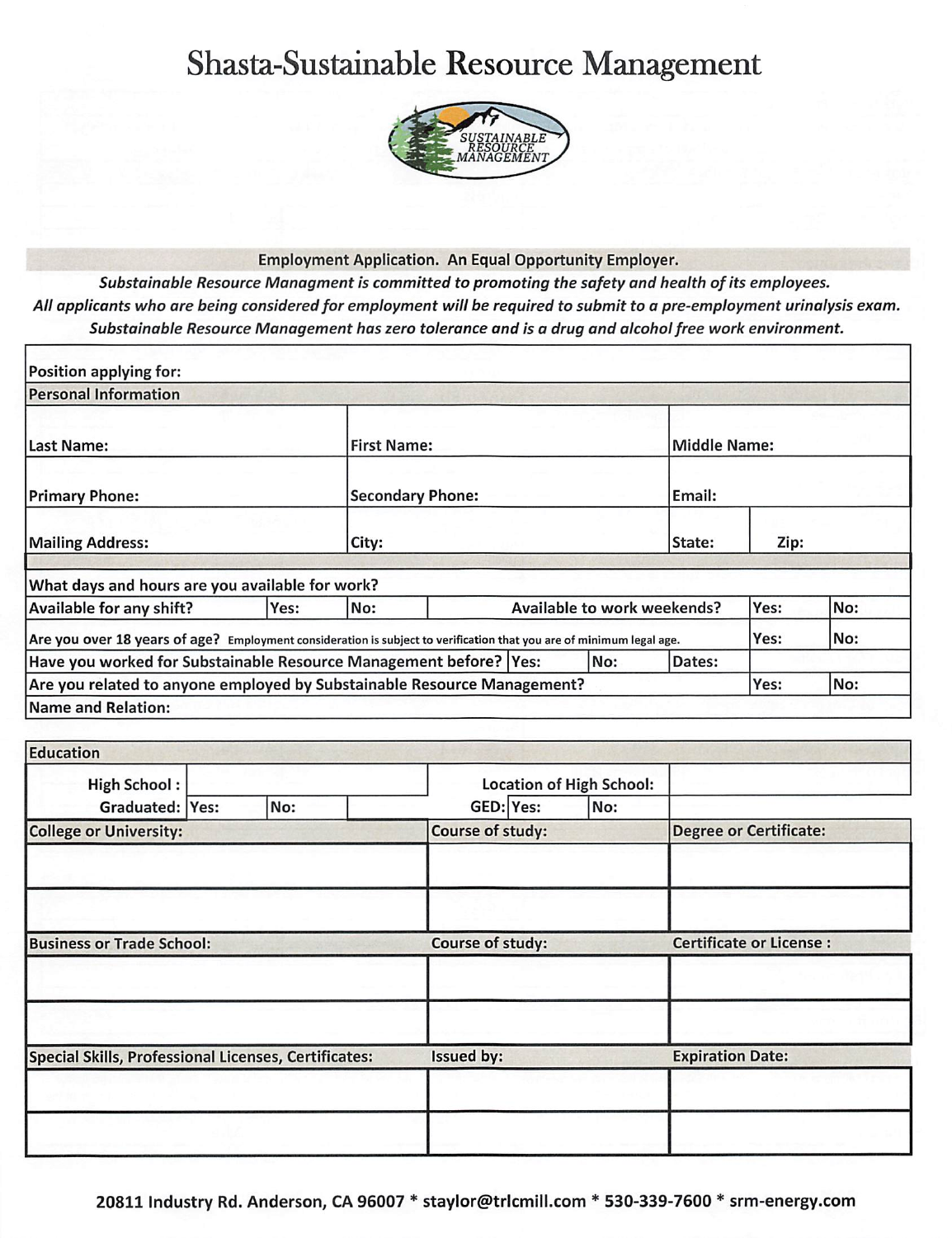# Shasta-Sustainable Resource Management

| <b>Work/Employment History</b>          |                                     |                 |                                                                                                                                                                                                                                                                                                                                                                 |  |
|-----------------------------------------|-------------------------------------|-----------------|-----------------------------------------------------------------------------------------------------------------------------------------------------------------------------------------------------------------------------------------------------------------------------------------------------------------------------------------------------------------|--|
|                                         |                                     |                 | List below all full-time and part -time employment, listing each job separately. Start with your most current employer.<br>Account for all periods of employment. You must complete this section, do not write, see attached.                                                                                                                                   |  |
| <b>Current or Most Recent Employer:</b> |                                     |                 | May we contact this employer? Y or N                                                                                                                                                                                                                                                                                                                            |  |
| Name:                                   |                                     | <b>Address:</b> |                                                                                                                                                                                                                                                                                                                                                                 |  |
| <b>Employment Dates:</b><br>From:       |                                     | To:             | Job Title:                                                                                                                                                                                                                                                                                                                                                      |  |
| Hours per week:                         | <b>Supervisor Name:</b>             |                 | Phone #:                                                                                                                                                                                                                                                                                                                                                        |  |
| <b>Duties Preformed:</b>                |                                     |                 |                                                                                                                                                                                                                                                                                                                                                                 |  |
|                                         |                                     |                 |                                                                                                                                                                                                                                                                                                                                                                 |  |
| <b>Reason for Leaving:</b>              |                                     |                 |                                                                                                                                                                                                                                                                                                                                                                 |  |
| <b>Previous Employment:</b>             |                                     |                 | May we contact this employer? Yor N                                                                                                                                                                                                                                                                                                                             |  |
| Name:                                   |                                     | <b>Address:</b> |                                                                                                                                                                                                                                                                                                                                                                 |  |
| <b>Employment Dates:</b><br>From:       |                                     | To:             | Job Title:                                                                                                                                                                                                                                                                                                                                                      |  |
| Hours per week:                         | <b>Supervisor Name:</b>             |                 | Phone #:                                                                                                                                                                                                                                                                                                                                                        |  |
| <b>Duties Preformed:</b>                |                                     |                 |                                                                                                                                                                                                                                                                                                                                                                 |  |
|                                         |                                     |                 |                                                                                                                                                                                                                                                                                                                                                                 |  |
| <b>Reason for Leaving:</b>              |                                     |                 |                                                                                                                                                                                                                                                                                                                                                                 |  |
| <b>Previous Employment:</b>             |                                     |                 | May we contact this employer? Yor N                                                                                                                                                                                                                                                                                                                             |  |
| Name:                                   |                                     | Address:        |                                                                                                                                                                                                                                                                                                                                                                 |  |
| <b>Employment Dates:</b><br>From:       |                                     | To:             | <b>Job Title:</b>                                                                                                                                                                                                                                                                                                                                               |  |
| Hours per week:                         | <b>Supervisor Name:</b>             |                 | Phone #:                                                                                                                                                                                                                                                                                                                                                        |  |
| <b>Duties Preformed:</b>                |                                     |                 |                                                                                                                                                                                                                                                                                                                                                                 |  |
| <b>Reason for Leaving:</b>              |                                     |                 |                                                                                                                                                                                                                                                                                                                                                                 |  |
|                                         |                                     |                 |                                                                                                                                                                                                                                                                                                                                                                 |  |
| <b>Previous Employment:</b>             |                                     |                 | May we contact this employer? Y or N                                                                                                                                                                                                                                                                                                                            |  |
| Name:                                   |                                     | <b>Address:</b> |                                                                                                                                                                                                                                                                                                                                                                 |  |
| <b>Employment Dates:</b><br>From:       |                                     | To:             | <b>Job Title:</b>                                                                                                                                                                                                                                                                                                                                               |  |
| Hours per week:                         | <b>Supervisor Name:</b>             |                 | Phone #:                                                                                                                                                                                                                                                                                                                                                        |  |
| <b>Duties Preformed:</b>                |                                     |                 |                                                                                                                                                                                                                                                                                                                                                                 |  |
|                                         |                                     |                 |                                                                                                                                                                                                                                                                                                                                                                 |  |
| <b>Reason for Leaving:</b>              |                                     |                 |                                                                                                                                                                                                                                                                                                                                                                 |  |
| <b>Previous Employment:</b>             |                                     | ್ರಾಮಭೋ          | May we contact this employer? Yor N                                                                                                                                                                                                                                                                                                                             |  |
| Name:                                   |                                     | Address:        |                                                                                                                                                                                                                                                                                                                                                                 |  |
| <b>Employment Dates:</b><br>From:       |                                     | To:             | <b>Job Title:</b>                                                                                                                                                                                                                                                                                                                                               |  |
| Hours per week:                         | <b>Supervisor Name:</b><br>Phone #: |                 |                                                                                                                                                                                                                                                                                                                                                                 |  |
| <b>Duties Preformed:</b>                |                                     |                 |                                                                                                                                                                                                                                                                                                                                                                 |  |
|                                         |                                     |                 |                                                                                                                                                                                                                                                                                                                                                                 |  |
| <b>Reason for Leaving:</b>              |                                     |                 |                                                                                                                                                                                                                                                                                                                                                                 |  |
|                                         |                                     |                 | I hereby certify that all statements made in this application are true and I agree and understand that any misstatement or omission of material fact(s) will cause forfeiture on<br>my part of all rights of employment with Substainable Resource Management. I authorize investigation of all matters contained in this application. If offered a position, I |  |

further agree to summit to a complete medical examination and drug screen by a physician designated by the company as a condition of employment. I must conform to the company's rules and regulations and understand that if offered employment, it is "at will" thus the company retains the right to end employment at any time.

**Signature:** 

Date:  $\frac{ }{ }$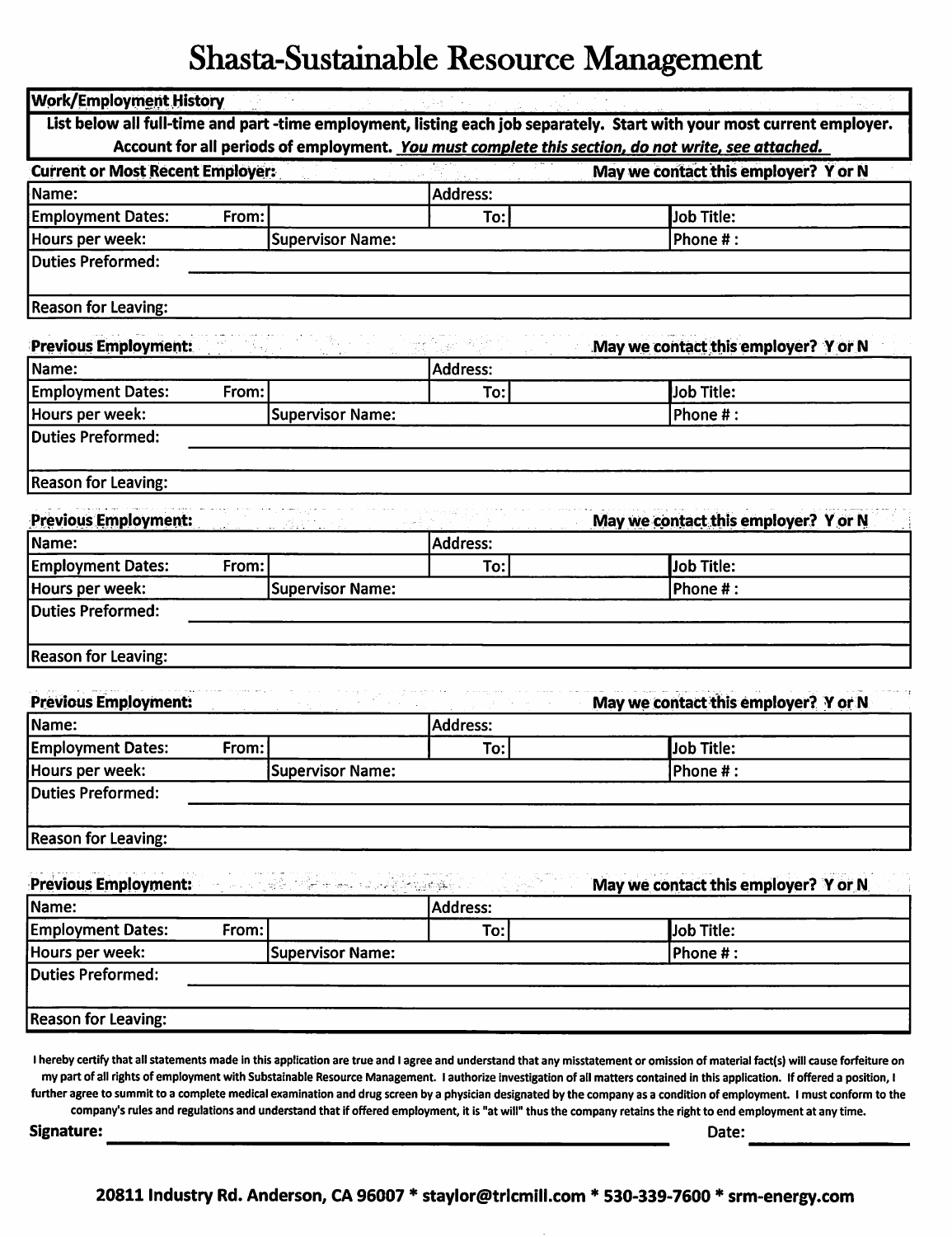

### Employee Race/Ethnicity Questionnaire

All new/hired employees are requested to voluntarily self-identity their race/ethnicity and gender in order to monitor and evaluate the provision of equal employment Opportunity and non-discriminatory employment practices. Complete the form promptly and return it to Human Resources.

NOTE: If you choose not to identify, the department is required to visually identify under federal law.

| Gender: Male _______ Female ______         | Date of Hire: The contract of the contract of the contract of the contract of the contract of the contract of the contract of the contract of the contract of the contract of the contract of the contract of the contract of                                                    |
|--------------------------------------------|----------------------------------------------------------------------------------------------------------------------------------------------------------------------------------------------------------------------------------------------------------------------------------|
|                                            | <b>Race and Ethnicity</b>                                                                                                                                                                                                                                                        |
|                                            | Please check one box that best describes your race or ethnicity.                                                                                                                                                                                                                 |
| <b>Black or African American</b>           | <b>White or Caucasian</b>                                                                                                                                                                                                                                                        |
| Asian                                      | Multiple Races (Non-Hispanic or Latino)                                                                                                                                                                                                                                          |
| American Indian or Alaska<br><b>Native</b> | Pacific Islander                                                                                                                                                                                                                                                                 |
| <b>Hispanic or Latino</b>                  |                                                                                                                                                                                                                                                                                  |
|                                            | I choose not to identify. I understand that I must be visually identified under Federal law.                                                                                                                                                                                     |
| 1.<br>2.<br>3.                             | If you identify with more than one race that is non-Hispanic or Latino, select Multiple Races.<br>If you identity with more than one Asian ethnicity, select Multiple Asian.<br>If you identify with more than one Pacific Islander ethnicity, select Multiple Pacific Islander. |
|                                            |                                                                                                                                                                                                                                                                                  |

### Privacy Notice on Information Collection

Sustainable Resource Management is committed to maintaining the privacy of your personal information. All information we collect is governed by the State of California Information Practices Act of 1977 (Civ. Code, 1798-